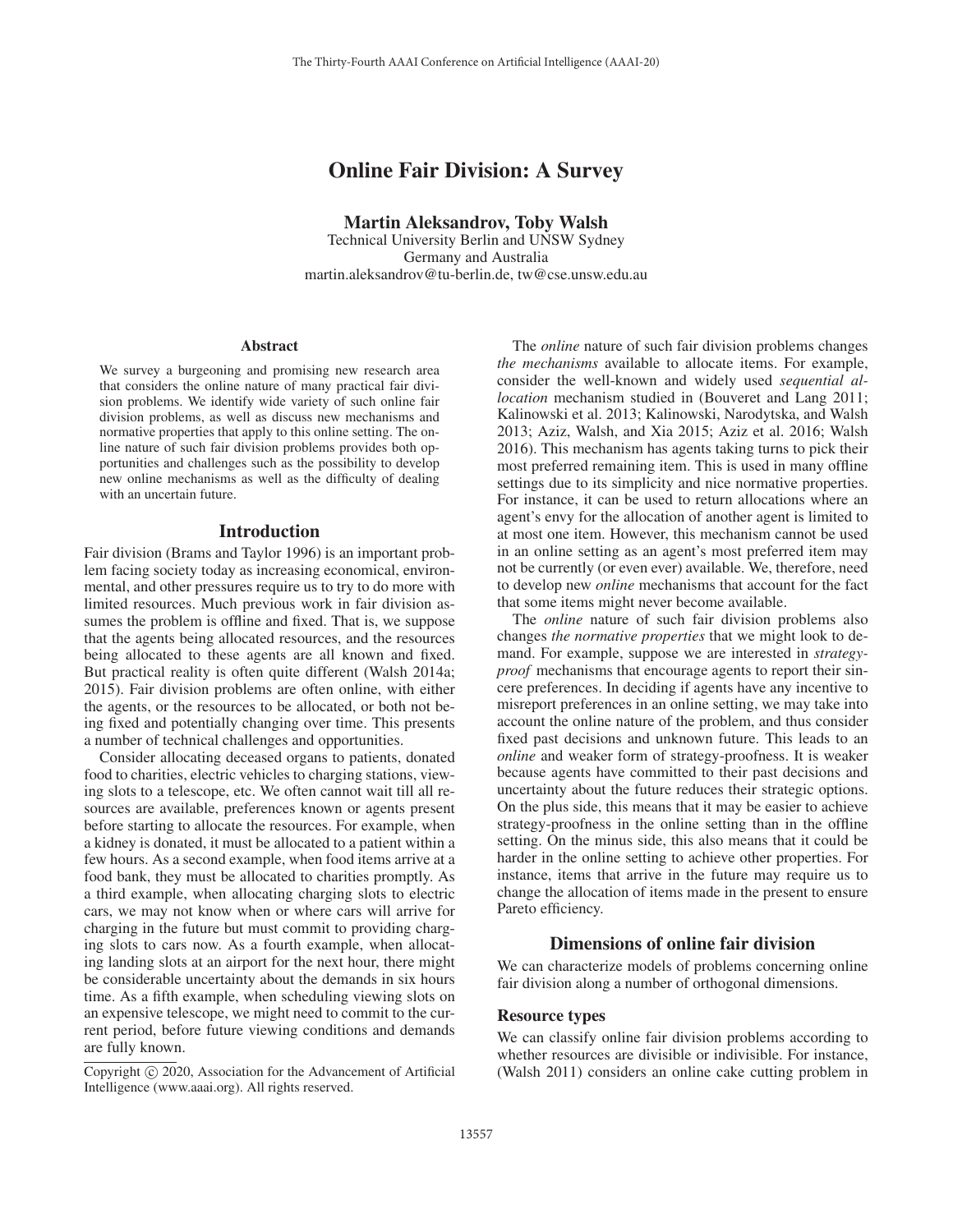which the resource ("the cake") is divisible, whilst (Aleksandrov et al. 2015; Aleksandrov and Walsh 2017c; Mattei, Saffidine, and Walsh 2017a; Aleksandrov and Walsh 2017a; 2017b) consider fair division problems where items arrive in an online fashion but are indivisible.

Further, we can characterize online fair division problems along the number and nature of those resources. Do we have one or multiple resources, and are those resources homogeneous or heterogeneous? For instance, (Walsh 2011) considers a single, heterogeneous and divisible cake, whilst (Kash, Procaccia, and Shah 2014) considers multiple, homogeneous and divisible resources (e.g. disk space, memory and CPUs in a server farm).

And, online fair division problems can be characterized on the number of resources allocated to each agent. Do we allocate a single resource to each agent (e.g. a single organ to each patient in (Mattei, Saffidine, and Walsh 2017b; 2018))? Or do we allocate multiple items to each agent (e.g. multiple food products in (Aleksandrov et al. 2015), multiple charging slots in (Gerding et al. 2019))?

# Online features

Another dimension on which to decompose online fair division problems is whether agents, resources or both are online. For instance, (Walsh 2011) considers the resource ("the cake") to be fixed, and the agents being allocated this resource to arrive and depart over time. Think of people turning up over time for a birthday party and cutting off slices of the cake for people as they arrive. On the other hand, (Aleksandrov et al. 2015) considers the agents to be fixed, but the items to arrive over time and to be allocated immediately on arrival. Think of foods products being donated to a food bank over the course of the day but being allocated immediately to charities on donation. And, in the third case, both agents and items arrive over time. Think of an online organ matching problem (e.g. (Mattei, Saffidine, and Walsh 2018)) in which both the patients and the organs can arrive at particular points in time and, in addition, patients can also depart.

# Mechanism features

Another dimension to consider is whether mechanisms are informed or uninformed about the future. In the informed setting (e.g. (He et al. 2019)), the mechanism might have information about items yet to arrive. In the uninformed setting, such information is not known. In this case, we may make an adversarial risk-averse assumption that agents act supposing the worst possible future (Walsh 2011). We can also distinguish between centralized and distributed mechanisms. Finally, we can distinguish between mechanisms that make decisions one by one (e.g. (Aleksandrov et al. 2015)) or in batches (e.g. (Benade et al. 2018)).

# Formal background

We suppose there are *n* agents being allocated *m* items. Allocations may be whole (e.g. in the case of indivisible items), fractional (e.g. in the case of divisible items), or randomized (e.g. in the case of indivisible items, this represents a probability distribution over whole allocations). Often, as in many

other areas, we will assume additive utilities. Additive utilities offer a compromise between simplicity and expressivity. However, some work in this area has considered more general utilities (e.g. (Aleksandrov and Walsh 2019a) studies the more general class of monotone utilities). We consider a number of classical normative properties such as Pareto efficiency and envy-freeness. An allocation is *Pareto efficient* iff there is no other allocation where all agents have as much utility, and at least one agent has strictly more. An allocation is *envy-free* iff no agent has strictly greater utility for the items allocated to another agent than the utility for their own items. Envy-freeness is a desirable but often unachievable fairness property (consider two agents and one indivisible item that they both like). Therefore, we also consider a relaxation that can be always achieved: *envy-free up to one item* (EF1). An allocation is EF1 iff no agent has envy for another agent's bundle, supposing we can remove one item from this bundle. EF1 can be achieved with a simple roundrobin mechanism that allocates the most desired item left to the next agent in a round-robin fashion. We say that a mechanism is Pareto efficient / envy-free / EF1 iff it only returns allocations that are Pareto efficient / envy-free / EF1. See (Aleksandrov and Walsh 2019b) for more details.

# Technical approaches

There are a number of technical responses to the challenges and opportunities introduced by the online nature of such fair division problems.

## Online mechanisms

One approach to deal with the challenges of online fair division is to propose new mechanisms that exploit the online nature of the fair division problem. Indeed, many offline mechanisms cannot be used in an online setting because they make assumptions, such as all the items are available at one time, that are violated. We, therefore, often need to "flip" mechanisms around to work in an online fashion.

Many mechanisms for the offline fair division of indivisible items take an agent-centered view where one or more agents get to pick an item or items from a set of items. For example, in offline fair division, the probabilistic serial mechanism (Bogomolnaia and Moulin 2001) has every agent "eating" their most preferred item at uniform speed, generating a randomized allocation of items to agents. Such offline mechanisms need to be adapted to work in an online setting as an agent's most preferred item might not be currently, or even ever available.

An online setting where items arrive over time also naturally invites an item-centric view. For example, (Aleksandrov et al. 2015) propose the LIKE mechanism where an item on arrival is allocated uniformly at random between agents that declare strictly positive utility for the item. This online mechanism has nice normative properties. For example, it is strategy-proof and envy-free in expectation. The LIKE mechanism can be seen as the online analog of the (offline) probabilistic serial mechanism with agents "eating" each next item which they like.

Many other online mechanisms for the fair division of indivisible items can be described as choosing uniformly be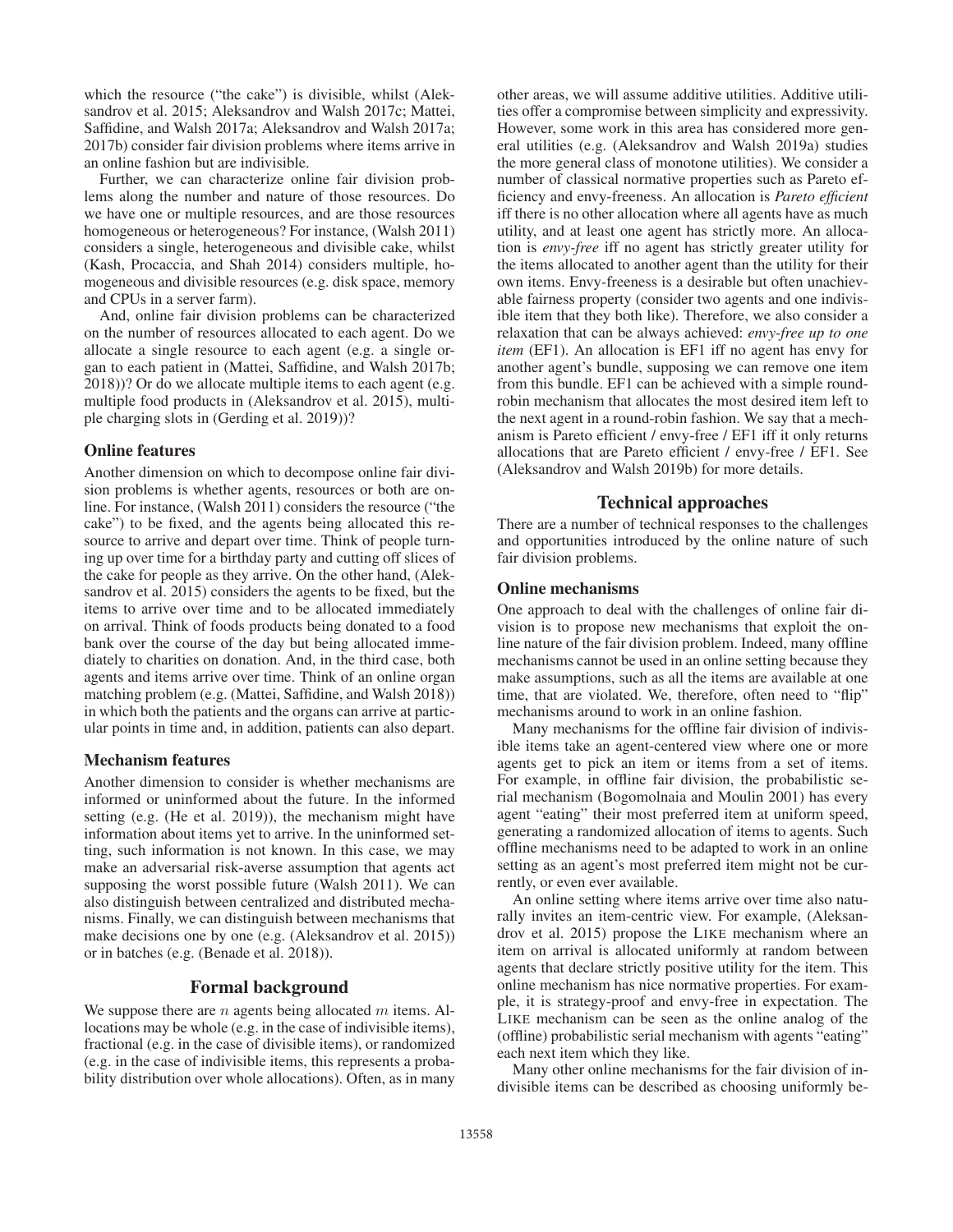tween some subset of agents that are feasible for an arriving item. Thus, an agent from this set receives the item with *conditional probability* that is uniform with respect to the other agents that are feasible for the item. Such mechanisms return a probability distribution over allocations, and an actual allocation with some positive probability that is obtained as a product of the conditional randomizations. Some such mechanisms are studied in (Aleksandrov and Walsh 2019b):

- ONLINE SERIAL DICTATOR: there is a strict priority order  $\sigma$  of the agents prior to round one, and the unique feasible agent for each next item is the first agent in  $\sigma$  that bids positively for it.
- ONLINE RANDOM PRIORITY: this draws uniformly at random a strict priority order  $\sigma$  of the agents prior to round one, and runs ONLINE SERIAL DICTATOR with it.
- PARETO LIKE: an agent is feasible for an item if allocating the item to the agent is Pareto efficient ex post.
- LIKE: an agent is feasible for an item if they bid positively for it.
- BALANCED LIKE: an agent is feasible for an item if they bid positively for it, and they are amongst the agents bidding positively with the fewest items in the current allocation.
- MAXIMUM LIKE: an agent is feasible for an item if they are amongst the agents making the largest bid for it.

It should be clear that the online setting introduces a new design space in which to define mechanisms for fair division. It is likely that there are many interesting parts of this space yet to explore.

# Online properties

Another technique to deal with the challenges of online fair division is to consider relaxed normative properties that are applicable to the online setting. For example, (Aleksandrov and Walsh 2019b) relax the definition of strategy-proofness to suppose past decisions are fixed while future decisions could still be strategic. A mechanism is strategy-proof if, an agent cannot improve their (expected) utility by bidding insincerely, supposing the entire information (i.e. the items, their arriving order and the mechanism) about the allocation process is available to each agent. That is, for each problem and agent  $a_i$ ,  $\overline{u}(u_{i1},...,u_{im}) \geq \overline{u}(v_{i1},...,v_{im})$  for any (possibly strategic) bids  $v_{i1}, \ldots, v_{im}$  of agent  $a_i$  for the  $m$  items. On the other hand, we can relax this definition to a weaker online version of strategy-proofness. We say that a mechanism is **online strategy-proof** if, for each problem and round  $j \in [1, m], \overline{u}(u_{i1}, \ldots, u_{i(j-1)}, u_{ij}) \geq$  $\overline{u}(u_{i1},\ldots,u_{i(j-1)},v_{ij})$  for any (possibly strategic) bid  $v_{ij}$ of agent  $a_i$  for the final *j*th item.

Online strategy-proofness is less onerous to achieve than strategy proofness. It supposes all earlier decisions are now fixed and the agent can only be strategic about the current decision. It is not hard to see that a strategy-proof mechanism is further online strategy-proof but the opposite may not hold. Indeed, whilst the only online mechanisms that are strategy-proof are rather unresponsive mechanisms such as

the random mechanism which just allocates items randomly irrespective of the bids of agents, the class of mechanisms that are online strategy-proof is far larger and can be responsive to the bids of agents. In fact, Theorem 2 in (Aleksandrov and Walsh 2019b) characterizes the class of online mechanisms that are online strategy-proof as "step" mechanisms that allocate items uniformly between agents that bid over some threshold of utility for an arriving item.

Stronger normative properties can also be useful in the online setting. For instance, (Aleksandrov and Walsh 2019b) introduce shared envy-freeness which requires that each pair of agents are envy-free of each other over only the items that both agents in the pair like in common. If you get an item that I don't like, it does not cause me any envy. Shared envy-freeness implies envy-freeness but not the other way around. Shared envy-freeness is one of the normative properties that distinguishes between the LIKE and BALANCED LIKE mechanisms. Table 1, which is taken from (Aleksandrov and Walsh 2019b), summarizes many of the differences in normative properties of the different online mechanisms discussed in the previous section.

#### Impossibility results

Another approach to understand the challenges of online fair division is to identify normative properties which are impossible to achieve in the online setting which can be achieved in the offline setting. For example, in offline fair division, Pareto efficiency and envy-freeness ex ante are possible to achieve simultaneously, e.g. the allocations returned by the probabilistic serial mechanism are Pareto efficient and envyfree ex ante (Bogomolnaia and Moulin 2001). In online fair division, these two normative properties are also possible to achieve simultaneously with 0/1 utilities, For instance, the LIKE mechanism, allocating each next item uniformly at random to any agent who declares strictly positive utility, is Pareto efficient and envy-free ex ante. But, with general (i.e. non-0/1) utilities, there is no online mechanism that can be both Pareto efficient and envy-free ex ante (proved first in (Aleksandrov and Walsh 2019b)).

Theorem 1 *With general utilities, no online mechanism is envy-free ex ante and Pareto efficient ex ante.*

Proof: Let us consider the below simple fair division problem with two agents and two arriving items.

| agent | <sub>1</sub> tem I | item 2 |
|-------|--------------------|--------|
|       |                    |        |
|       |                    |        |

To ensure envy-freeness ex ante, a mechanism must give to each agent a probability of 1/2 for each item. This is not Pareto efficient ex ante. Giving each agent just their most valued item Pareto dominates.

In Figure 1, we summarize a range of possibility and impossibility results that characterize whether there exist mechanisms that have combinations of properties such as strategy proofness (SP), envy-freeness ex ante (EFA), Pareto efficiency ex ante (PEA) and Pareto efficiency ex post (PEP).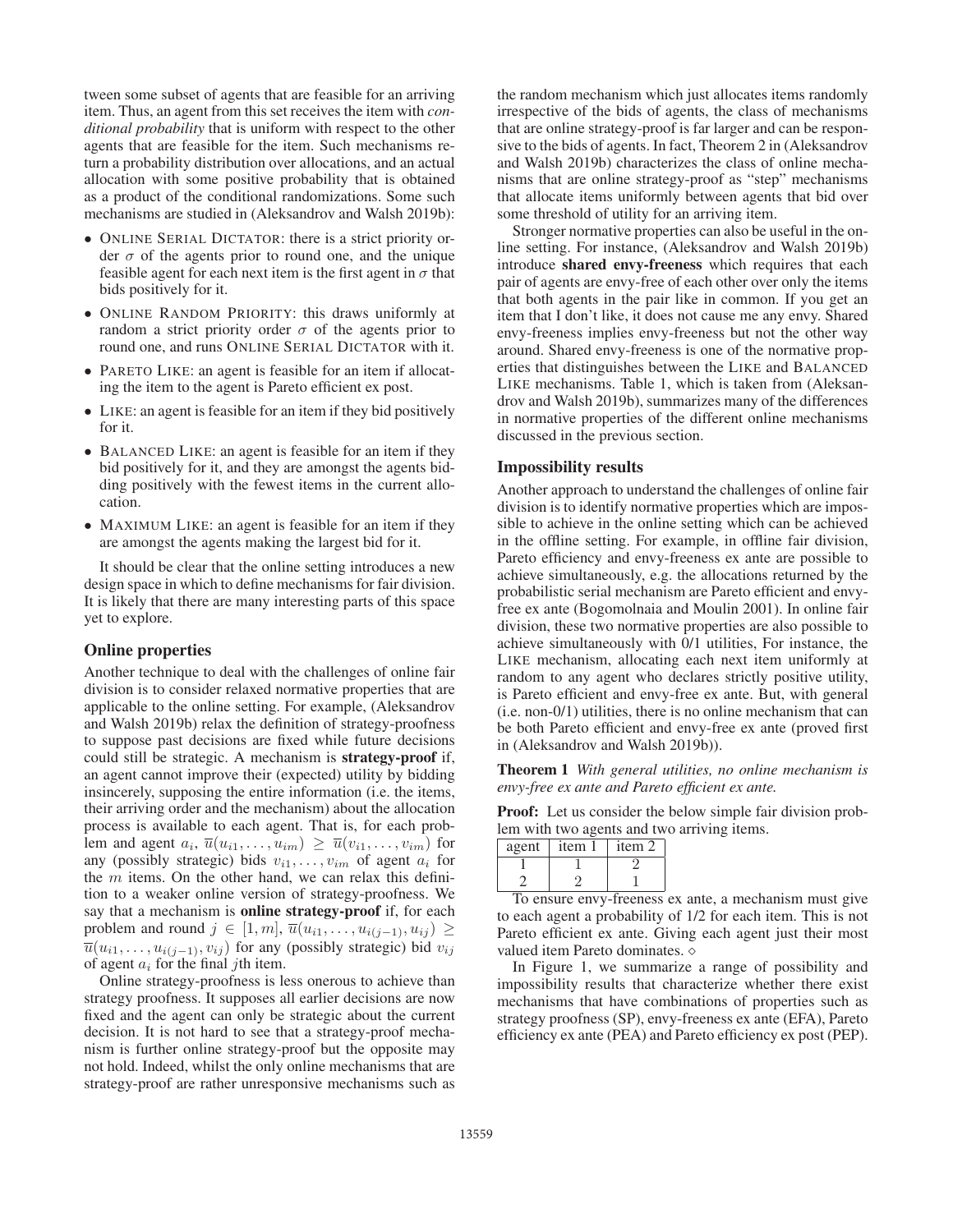| Mechanism                     | <b>SP</b>                    | <b>OSP</b>                 | <b>EFA</b> | <b>SEFA</b> | <b>EFP</b> | <b>SEFP</b> | <b>BEFP</b> | <b>PEA</b> | <b>PEP</b> |  |
|-------------------------------|------------------------------|----------------------------|------------|-------------|------------|-------------|-------------|------------|------------|--|
|                               |                              | general cardinal utilities |            |             |            |             |             |            |            |  |
| <b>ONLINE RANDOM PRIORITY</b> |                              |                            |            |             | $\times$   | $\times$    | $\times$    | $\times$   | √          |  |
| <b>ONLINE SERIAL DICTATOR</b> |                              | √                          | $\times$   | $\times$    | $\times$   | $\times$    | $\times$    |            | $\cdot$    |  |
| <b>MAXIMUM LIKE</b>           | $\times$                     | $\times$                   | $\times$   | $\times$    | $\times$   | $\times$    | $\times$    |            | √          |  |
| PARETO LIKE                   | $\times$                     | $\times$                   | $\times$   | $\times$    | $\times$   | $\times$    | $\times$    | $\times$   |            |  |
| LIKE                          | √                            | √                          |            |             | $\times$   | $\times$    | $\times$    | $\times$   | $\times$   |  |
| <b>BALANCED LIKE</b>          | $\times$                     |                            | $\times$   | $\times$    | $\times$   | $\times$    | $\times$    | $\times$   | $\times$   |  |
|                               | identical cardinal utilities |                            |            |             |            |             |             |            |            |  |
| <b>LIKE</b>                   | √                            | J                          |            |             | $\times$   | $\times$    | $\times$    |            |            |  |
| <b>BALANCED LIKE</b>          | $\times$                     |                            |            |             | $\times$   | $\times$    | $\times$    |            |            |  |
|                               | binary cardinal utilities    |                            |            |             |            |             |             |            |            |  |
| LIKE                          |                              |                            |            |             | $\times$   | $\times$    | $\times$    |            |            |  |
| <b>BALANCED LIKE</b>          | $\times$                     |                            |            | $\times$    | $\times$   | $\times$    |             |            |            |  |

Table 1: Normative properties of different online mechanisms. SP is strategy proof. OSP is online strategy proof. EFA is envyfree ex ante. SEFA is shared envy-free ex ante. EFP is envy-free ex post. SEFP is shared envy-free ex post. BEFP is bounded envy-free ex post. PEA is Pareto efficient ex ante. PEP is Pareto efficient ex post.

#### Intractability results

Another angle to understanding online fair division is to study the complexity of relevant computational problems such as computing outcomes or strategic actions. For example, consider again the LIKE mechanism and the related BALANCED LIKE mechanism which allocates the next item uniformly at random to any agent who declares strictly positive utility for the item from amongst the agents currently allocated the fewest items (Aleksandrov et al. 2015). The BALANCED LIKE mechanism is designed to balance the number of items allocated to each agent.

Now, the LIKE mechanism is strategy-proof. If an agent has strictly positive utility for an item, they should bid for it. On the other hand, the BALANCED LIKE mechanism is not strategy-proof, even when restricted to 0/1 utilities. Agents may decide not to bid now, even when they have strictly positive utility for an arriving item, as it may be more profitable to wait for an item that arrives later which is less competitive. Furthermore, they may thus receive multiple items in future.

In response, Aleksandrov and Walsh ((Aleksandrov and Walsh 2017a)) consider the computational complexity for an agent to compute strategic bids to improve their (expected) outcome. Such computational problems are intractable in general. So the fact that the BALANCED LIKE mechanism is not strategy-proof is tempered by the intractability of computing strategic actions. In more general terms, there is a trade-off between computability of strategic actions and achievability of fairer allocations.

# Asymptotic guarantees

Another response to the challenge of online fair division is to try to achieve properties asymptotically. Even in the offline setting, desirable fairness property such as envy-freeness cannot be guaranteed. Consider, for instance, two agents and one indivisible item that both agents like. Envy-freeness is even harder to guarantee in the online setting. Suppose two agents both like the next indivisible item. If we want to ensure envy-freeness, we cannot allocate this item fairly

without ultimately knowing what items will arrive next, that might compensate the agent not allocated the current item.

However, we can look for online mechanisms that limit how envy grows over time. For example, (Benade et al. 2018) consider whether mechanisms can achieve *vanishing envy*. That is, after m items have arrived in an online fashion, if the maximum amount of envy an agent has for any other agent is  $envy_m$ , can we design mechanisms so that the ratio of  $\frac{envy_m}{m}$  goes to zero as m goes to infinity? This is indeed possible and, in fact, easy to achieve. (Benade et al. 2018) show that randomly allocating items gives envy that vanishes in expectation. Unfortunately, it is not possible to do better than such a "blind" mechanism. Indeed, the random mechanism is asymptotically optimal up to logarithmic factors.

# Reallocating items

A final technique to deal with the online nature of fair division is to consider allocations that can be adjusted once subsequent items are revealed. By re-allocating items allocated in the past when new items arrive, we can perhaps restore desirable normative properties. For example, with two agents, additive valuations and  $m$  online items, (He et al. 2019) prove that any uninformed algorithm requires  $\Theta(m)$ items to be re-allocated to ensure an EF1 allocation. Unsurprisingly, an informed algorithm requires no re-allocations to ensure EF1. For the case of three or more agents, (He et al. 2019) prove that even informed algorithms require  $\Omega(m)$ items to be reallocated to ensure an EF1 allocation, and design an uninformed algorithm that makes do with  $O(m^{3/2})$ . These results leave open the question of whether there is a separation between the number of items that informed and uninformed algorithms must re-allocate in order to achieve EF1 (like the strict separation proven in the case of two agents) in the general case of three or more agents.

# **Conclusions**

Online fair division is a promising and active research area that looks to take account of the online nature of many resource allocation problems. Whilst recent work has identi-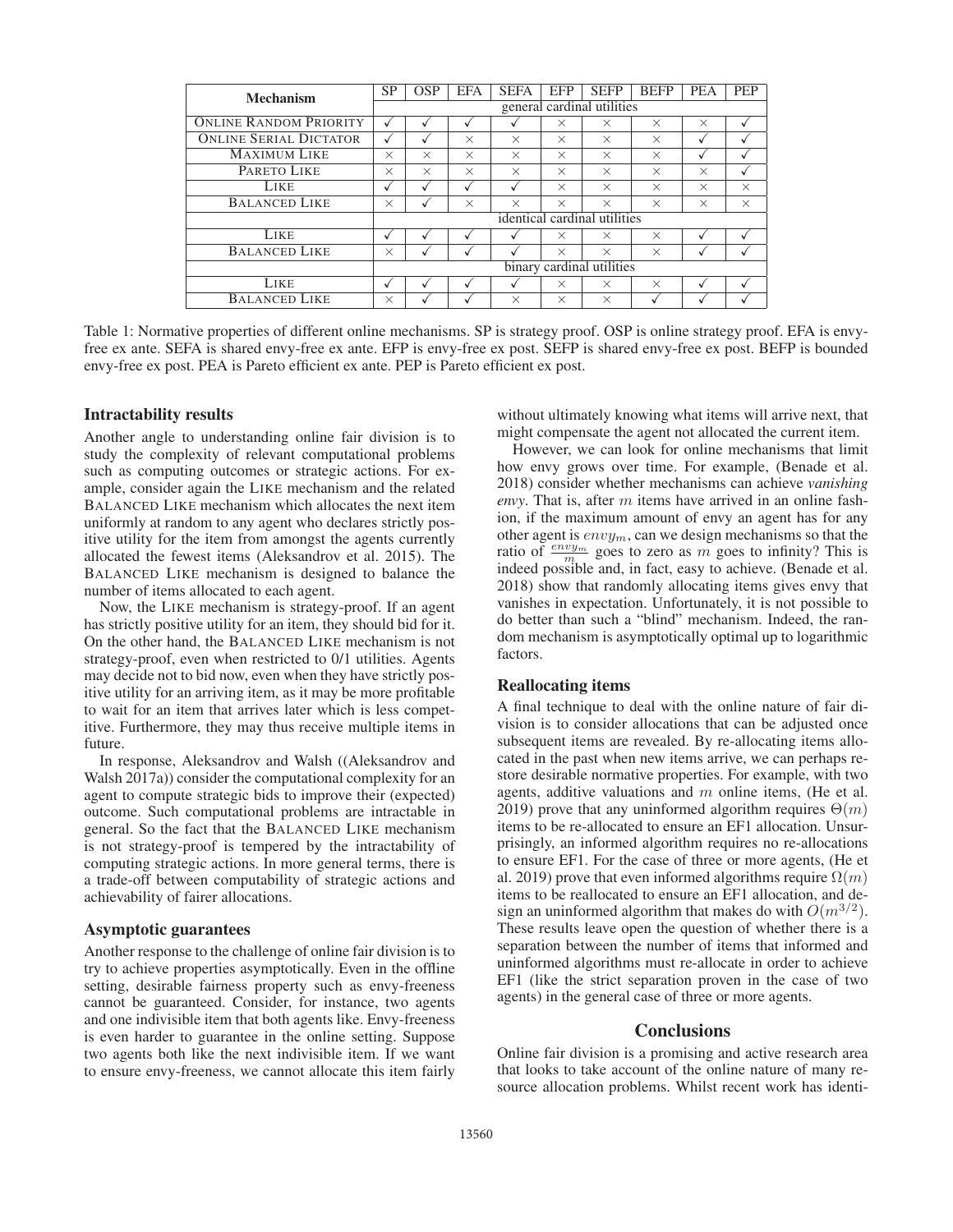

Figure 1: Summary of results about online mechanisms satisfying (combinations of) properties such as strategy proofness (SP), envy-freeness ex ante (EFA), Pareto efficiency ex ante (PEA) and Pareto efficiency ex post (PEP). Any part of the Venn diagram marked "∅" is impossible (e.g. no mechanism is envy-free ex ante and Pareto efficient ex post). Any part of the Venn diagram marked "∞" represents a combination of properties which an infinite number of different mechanisms can satisfy (e.g. any probabilistic combination of the LIKE and ORP mechanisms returns a probability distribution of allocations that is envy-free ex ante). OSD\* represents any probability distribution of online serial dictator (OSD) mechanisms. MEM STEP is any "memoryless step" mechanism where the current item is allocated irrespective of the past (i.e. memoryless), and whether an agent is feasible is simply a step function of their bid. This figure is taken from (Aleksandrov and Walsh 2019b).

fied many important features of such problems, there are many research directions still to be considered. For example, how do we extend recent results such as (Aziz et al. 2015b; 2015a; Aziz, Schlotter, and Walsh 2016; Aziz et al. 2017; Gerding et al. 2019; Aziz et al. 2019; Aleksandrov and Walsh 2018) about the (offline) fair division of goods and bads to the online setting? As a second example, the preferences of agents are often highly correlated. How can we exploit this fact in an online setting? As a third example, we can apply online mechanisms like those discussed here to an offline setting by imposing an "artificial" arrival order to the agents or items. Can this help achieve desirable normative properties? And, as a fourth example, can we extend these ideas to the online versions of other problems in social choice such as capacitated facility location (Aziz et al. 2020) or peer assessment (Walsh 2014b).

## Acknowledgments

The authors are funded by the European Research Council under the Horizon 2020 Programme via an Advanced Research Grant AMPLify 670077.

# References

Aleksandrov, M., and Walsh, T. 2017a. Expected outcomes and manipulations in online fair division. In *KI 2017: Advances in Artificial Intelligence - 40th Annual German Conference on AI, Dortmund, Germany, September 25-29, 2017, Proceedings*, 29–43.

Aleksandrov, M., and Walsh, T. 2017b. Most competitive mechanisms in online fair division. In *KI 2017: Advances in Artificial Intelligence - 40th Annual German Conference on AI, Dortmund, Germany, September 25-29, 2017, Proceedings*, 44–57.

Aleksandrov, M., and Walsh, T. 2017c. Pure Nash equilibria in online fair division. In *Proceedings of the Twenty-Sixth International Joint Conference on Artificial Intelligence, IJ-CAI 2017, Melbourne, Australia, August 19-25, 2017*, 42– 48.

Aleksandrov, M., and Walsh, T. 2018. Group envy freeness and group Pareto efficiency in fair division with indivisible items. In *KI 2018: Advances in Artificial Intelligence - 41st German Conference on AI, Berlin, Germany, September 24- 28, 2018, Proceedings*, 57–72.

Aleksandrov, M., and Walsh, T. 2019a. Monotone and online fair division. In Benzmüller, C., and Stuckenschmidt, H., eds., *42nd German Conference on AI (KI 2019)*, volume 11793 of *Lecture Notes in Computer Science*, 60–75. Springer.

Aleksandrov, M., and Walsh, T. 2019b. Strategy-proofness, envy-freeness and pareto efficiency in online fair division with additive utilities. In Nayak, A. C., and Sharma, A., eds., *16th Pacific Rim International Conference on Artificial Intelligence (PRICAI 2019)*, volume 11670 of *Lecture Notes in Computer Science*, 527–541. Springer.

Aleksandrov, M.; Aziz, H.; Gaspers, S.; and Walsh, T. 2015.